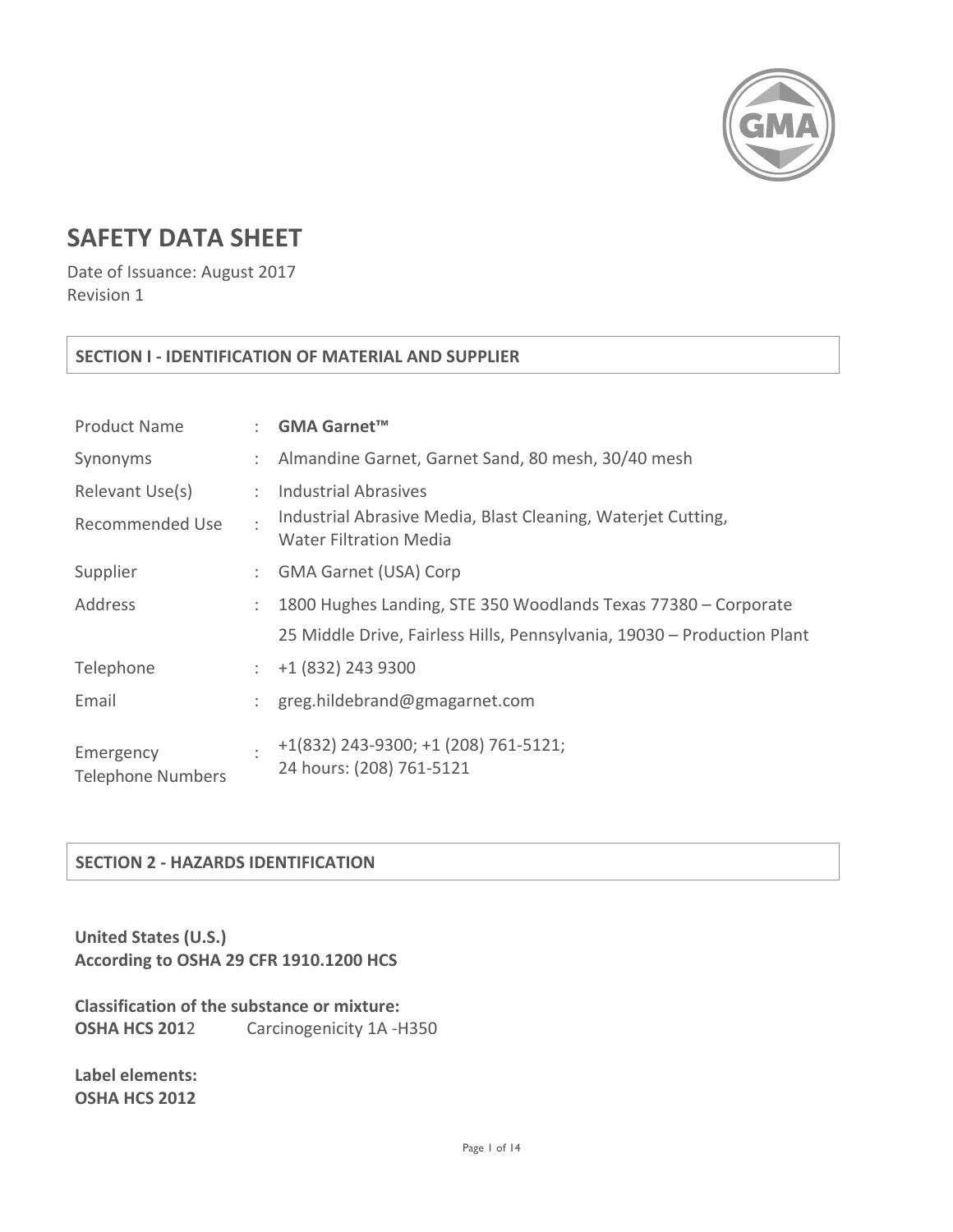

## **Danger**



**Hazard statements:** Prolonged inhalation exposure may cause cancer. - H350

## **Precautionary Statements:**

| Prevention      | Obtain special instructions before use - P201.<br>Do not handle until all safety precautions have been read and understood. -<br>P <sub>202</sub>         |
|-----------------|-----------------------------------------------------------------------------------------------------------------------------------------------------------|
| <b>Response</b> | If exposed or concerned: Get medical advice/attention. - P308+P313.                                                                                       |
| <b>Disposal</b> | Store locked up. - P405.<br>Dispose of content and/or container in accordance with local, regional,<br>national, and/or International regulations - P501. |

## **OTHER HAZARDS**

| <b>OSHA HCS 2012</b> | Under United States Regulations (29 CFR 1910.1200 - Hazard Communication<br>Standard), this product is considered hazardous.   |
|----------------------|--------------------------------------------------------------------------------------------------------------------------------|
| <b>CLP</b>           | According to Regulation (EC) No. 1272/2008 (CLP) this material is not<br>considered hazardous.                                 |
| DSD/DPD              | According to European Directive 1999/45/EC this material is not considered<br>dangerous.                                       |
|                      | If the crystalline silica (fine fraction) content in mixtures and substances is<br>below 0.1 %, no classification is required. |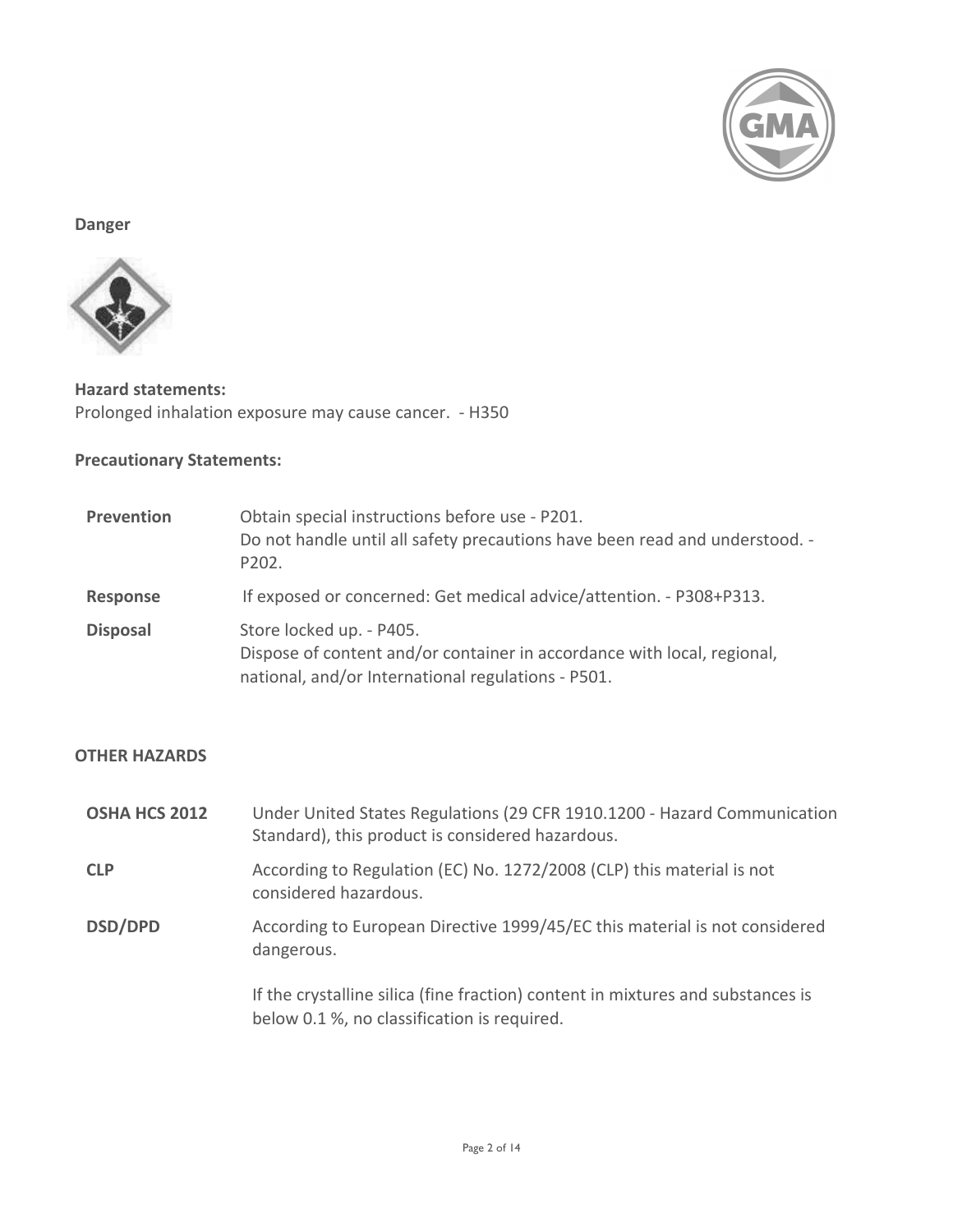

## **SECTION 3 - COMPOSITION / INFORMATION ON INGREDIENTS**

This material is a natural mixture of almandine garnet and other trace minerals.

| <b>Chemical Name</b>                                                       | <b>Common Name</b>          | <b>CAS Number</b> | <b>Proportion (weight %)</b> |
|----------------------------------------------------------------------------|-----------------------------|-------------------|------------------------------|
| $(Fe, Ca)$ <sub>3</sub> Al <sub>2</sub> $(SiO4)$ <sub>3</sub>              | Garnet <sup>*</sup>         | 1302-62-1         | Greater than 93%             |
| $(Ca, Fe2)(Si, Al)2O6$<br>$(Mg, Mn)(Si, Al)2 O6$<br>$(Mg, Mn2)(Si, Al)2O6$ | <b>Pyroxene Group</b>       | 12174-37-7        | Less than 4%                 |
| FeTiO <sub>3</sub>                                                         | <b>Ilmenite</b>             | 103170-28-1       | Less than 1%                 |
| SiO <sub>2</sub>                                                           | Quartz (Crystalline Silica) | 14808-60-7        | Less than 0.4%               |
| Fe <sub>2</sub> O <sub>3</sub>                                             | Hematite                    | 1317-60-8         | Less than 1%                 |
| ZrSiO <sub>A</sub>                                                         | Zircon                      | 149040-68-2       | Less than 1%                 |
| TiO <sub>2</sub>                                                           | Rutile                      | 1317-80-2         | Less than 1%                 |

\* Predominantly Almandine Garnet along with minor amounts of Grossular Garnet and Spessartine Garnet

### **SECTION 4 - FIRST AID MEASURES**

Description of first aid measures:

- Ingestion : May cause abdominal discomfort due to abrasiveness; get medical attention if symptoms develop.
- Eye contact : In case of eye contact, immediately flush eyes with running water with plenty of clean water for at least 20. If eye irritation persists; seek medical advice/attention.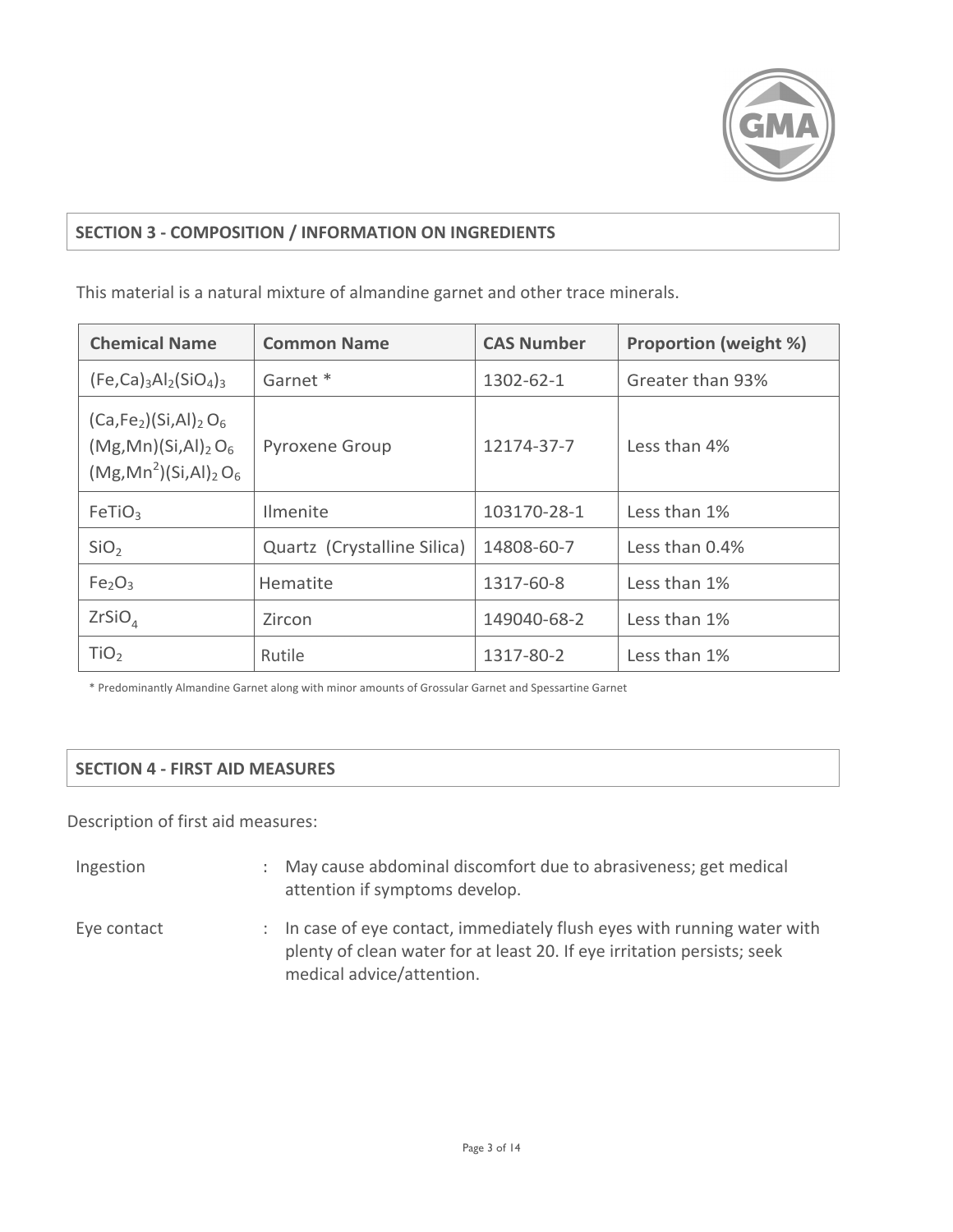

- Skin contact : There are no known health effects from skin contact that may occur during normal handling. Contact with material under pressure will damage skin by abrasion. Clean and dress any open wound and seek medical advice/attention.
- Inhalation : IF INHALED: Remove to fresh air and keep at rest in a position comfortable for breathing. Administer oxygen if breathing is difficult. If breathing difficulties persist, seek medical attention immediately.

Most important symptoms and effects, both acute and delayed: Refer to Section 11 - Toxicological Information.

Indication of immediate medical attention and special treatment needed, if necessary:

All treatments should be based on observed signs and symptoms of distress in the patient. Consideration should be given to the possibility that overexposure to materials other than this product may have occurred.

## **SECTION 5 - FIRE FIGHTING**

This product is non-flammable and does not support combustion.

a) Extinguishing media : Non-flammable. Use media suitable for the surrounding materials. b) Specific hazards arising from : None known. the chemical c) Special protective equipment : No specific procedures given. Use protective equipment and precautions and precautions suitable for surrounding fire. **NFPA** 

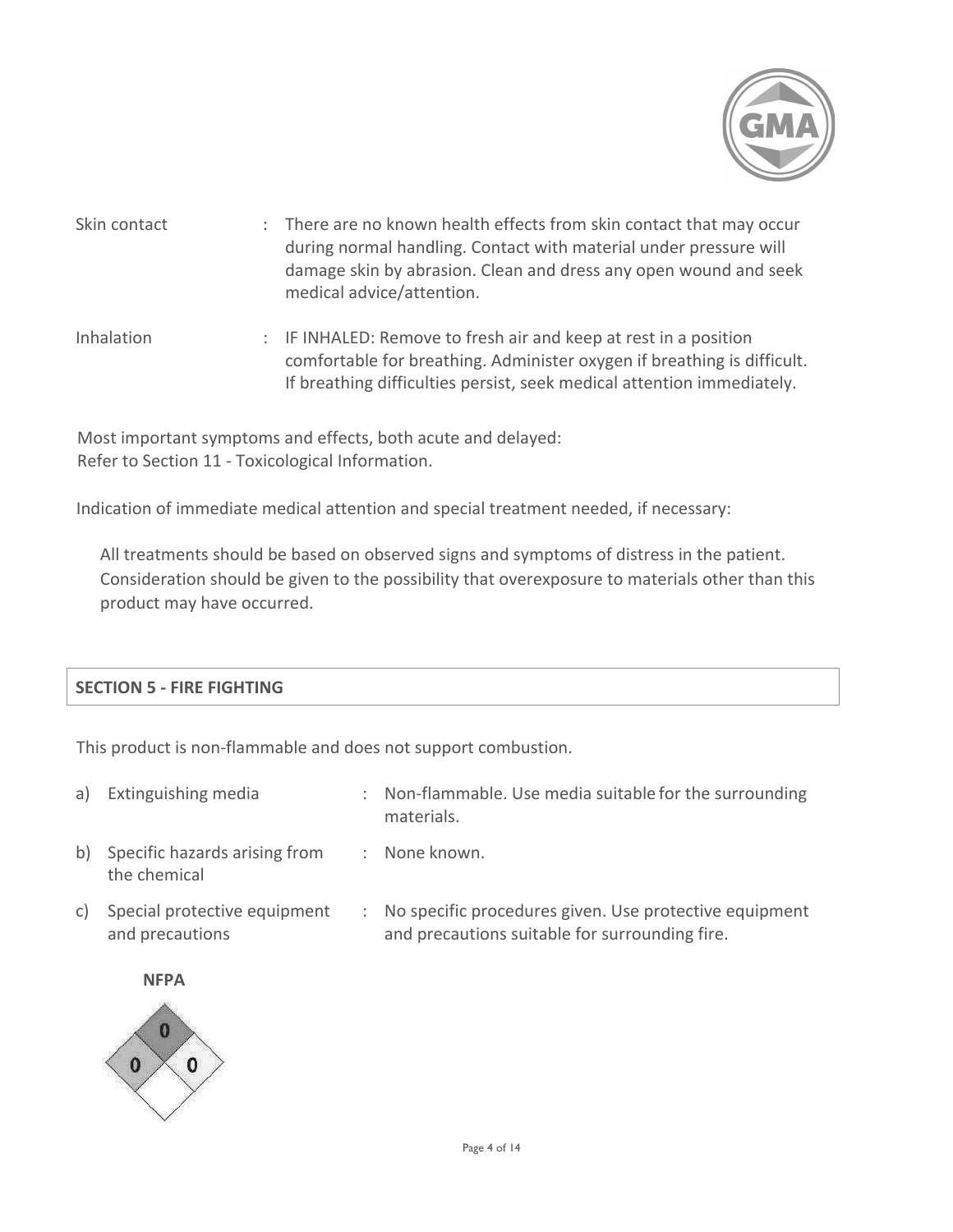

#### **SECTION 6 - ACCIDENTAL RELEASE MEASURES**

- Personal precautions, protective equipment and emergency procedures: a) Do not walk through spilled material. Wear appropriate Personal Protective Equipment (PPE).
- b) Environmental Precautions:

This material should not be dumped in nature but collected and disposed of in accordance with local, state or federal guidelines. Avoid run off to waterways and sewers.

c) Methods and materials for containment and cleaning up: Avoid generating unnecessary dust. Sweep or vacuum up material for disposal or recovery.

### **SECTION 7 - HANDLING AND STORAGE**

#### **Precautions for safe handling:** a)

No special precautions necessary for normal handling of the material. Use only with adequate ventilation. Wear appropriate personal protective equipment.

b) Conditions of safe storage, including any incompatibilities:

No special precautions necessary for normal storage of the material. Keep container/package tightly closed and in a well-ventilated place. Practice good housekeeping practices to keep nuisance dust to a minimum.

## **SECTION 8 - EXPOSURE CONTROLS / PERSONAL PROTECTION**

(a) Control Parameters/Exposure Standards:

OELs (respirable fraction) in air for dust containing crystalline silica (quartz).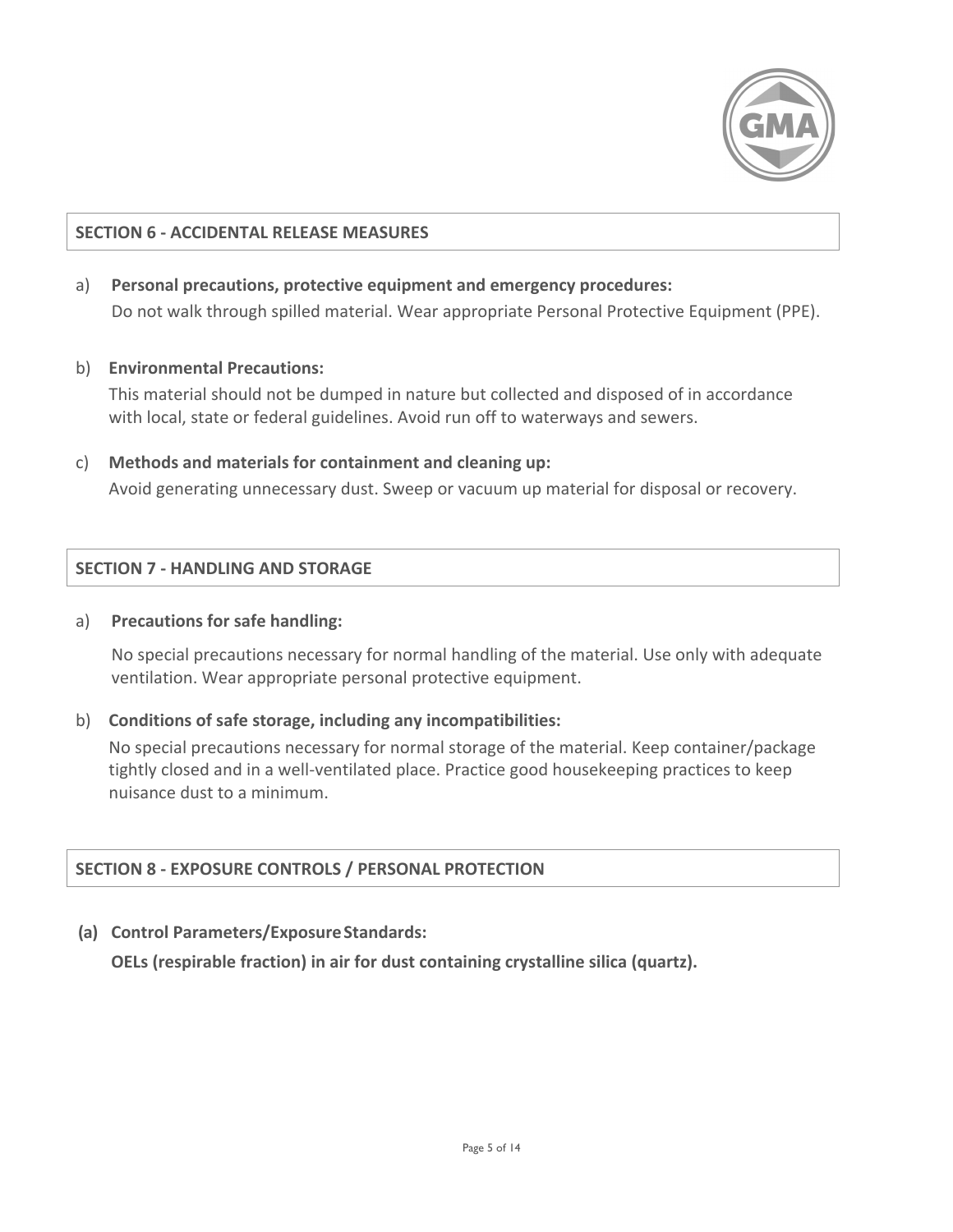

| <b>Standard</b>                                                   | <b>Exposure Limits</b>  |
|-------------------------------------------------------------------|-------------------------|
| ACGIH TLV**<br>(8-Hour Time-Weighted Average)                     | $0.025$ mg/m3           |
| NIOSH REL** (10-Hour Time-Weighted<br>Average, 40-hour work week) | $0.05 \,\mathrm{mg/m3}$ |
| MSHA/OSHA PEL*<br>(8-Hour Time-Weighted Average)                  | 10 mg/m3 / $%$ SiO2+2)  |
| <b>AIOH</b>                                                       | $0.1 \text{ mg/m}$      |
| <b>OHS</b>                                                        | $0.025$ mg/m3           |

\* Crystalline silica is normally measured as respirable dust. The OSHA/MSHA standard also presents a formula for calculation of the PEL based on total dust: 30 mg/m3/(% SiO2 +2). The OSHA/MSHA PEL for dust containing crystalline silica (quartz) is based on the silica content of the respirable dust sample. The OSHA/MSHA PEL for crystalline silica as tridymite and cristobalite is one-half the PEL for crystalline silica (quartz).

\*\* The ACGIH and NIOSH limits are for crystalline silica (quartz), independent of the dust concentration. The ACGIH TLV for crystalline silica as cristobalite is equal to the TLV for crystalline silica as quartz. In 2005, ACGIH withdrew the TLV for crystalline silica as tridymite.

OELs in air for inert/nuisance dust

| <b>Standard</b>                                               | <b>Respirable Dust</b> | <b>Total Dust</b> |
|---------------------------------------------------------------|------------------------|-------------------|
| MSHA/OSHA PEL<br>(as Inert or Nuisance Dust)                  | 5 mg/m $3$             | $15 \text{ mg/m}$ |
| <b>ACGIH TLV</b><br>(as Particles Not Otherwise<br>Specified) | 3 mg/m3                | $*10$ mg/m3       |

Note: The limits for Inert Dust are provided as guidelines. Nuisance dust is limited to particulates not known to cause systemic injury or illness. \* The TLV provided is for inhalable particles not otherwise specified.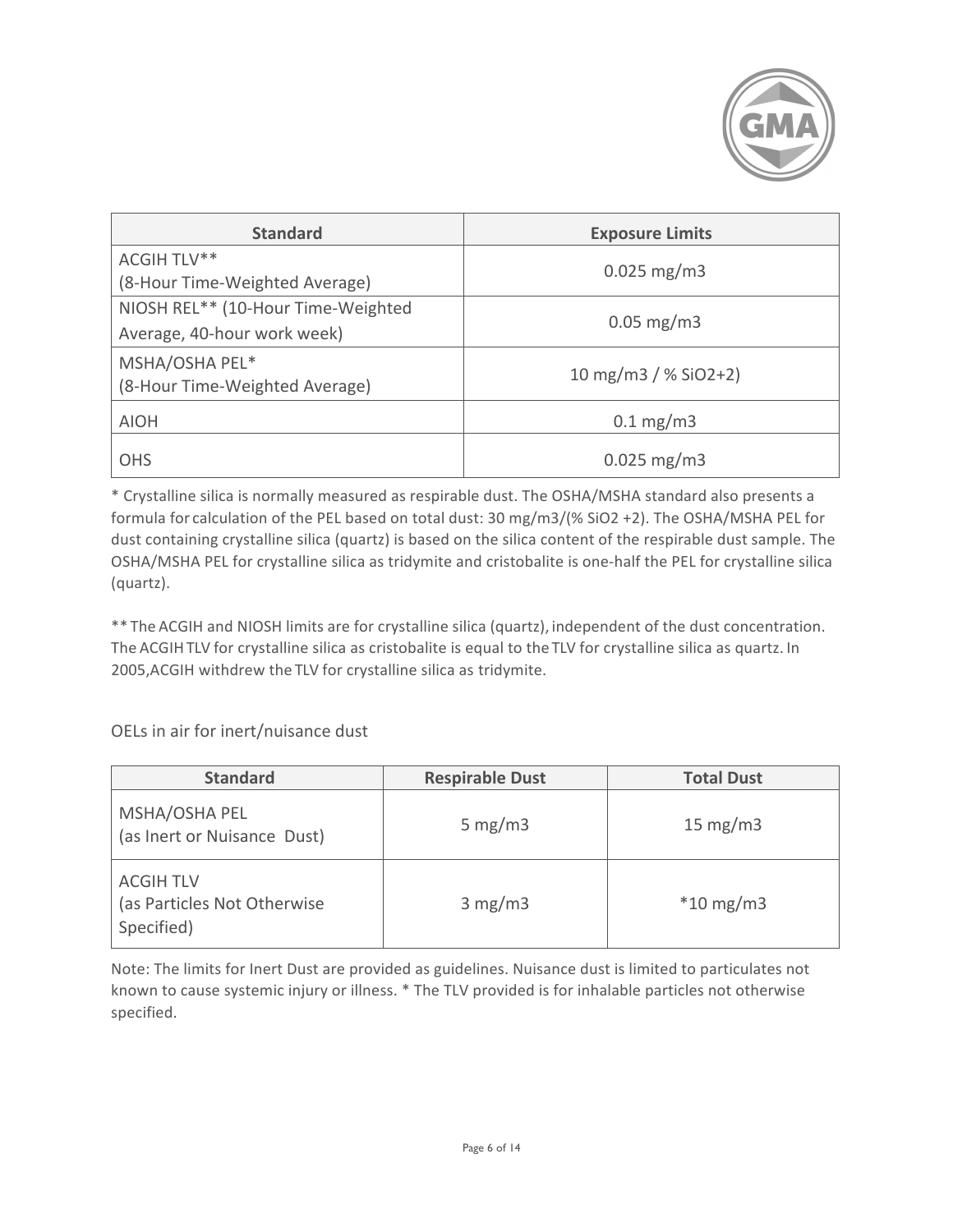

California/OSHA's Permissible Exposure Levels over an 8-hour average basis.

Respirable crystalline silica (quartz, fused, tripoli), 0.1 mg/m3 - 0.1 milligrams of Silica in 1 cubic meter of air. Total crystalline silica (quartz), 0.3 mg/m3, Respirable cristobolite and tridymite,  $0.05$  mg/m3.

Canadian OFL:

Canada Labor Code (Canadian Centre Occupational Health & Safety [OHS]):0.025 mg/m3 (respirable) Alberta, British Columbia: 0.025 mg/m3 (respirable quartz and cristobalite) Saskatchewen: 0.05 mg/m3 (respirable, cristobalite); 0.05 mg/m3 (respirable, quartz); 0.1 mg/m3 (respirable, Tripoli, as quartz) Manitoba, Newfoundland, Prince Edward Island: 0.025 mg/m3 (respirable, crystalline silica) Ontario: 0.05 mg/m3 (respirable cristobalite); 0.1 mg/m3 (quartz, tripoli) Quebec: 0.05 mg/m3 (respirable, cristobalite, tridymite); 0.1 mg/m3 (quartz, tripoli) New Brunswick: 0.1 mg/m3 (quartz); 0.05 mg/m3 (cristobalite) Nova Scotia: 0.025 mg/m3 (quartz, cristobalite) Yukon: 300 particles/ml measured with a konimeter (quartz, and tripoli); 150 particles/ML measured with a konimeter (cristobalite and tridymite) Northwest Territories, Nunavut: 0.05 mg/m3 (respirable, cristobalite, tridymite); 0.1 mg/m3 (respirable) Austria OEL: - Maximum allowable concentration 0.15 mg/m3 Australia: (AIOH) (OEL)  $-0.1$  mg/m3 Mexico: 0.1 mg/m3 (quartz, tripoli containing respirable quartz powder, inhalable), 0.05 mg/m3 (cristobalite, tridymite inhalable) (Also refer toACGIH) Argentina: 0.05 mg/m3 (quartz, cristobalite, tridymite respirable) 0.1 mg/m3 (tripoli, respirable) United Kingdom OEL: 0.1 mg/m3 (quartz, cristobalite, tridymite) Japan OEL: Japan Society of Occupational Health Respirable crystalline silica 0.03 mg/m3 Poland OEL TWA: 2 mg/m3 (total inhalable dust, containing >50% free crystalline silica); 0.3 mg/ mg/m3 m3 (respirable dust, containing >50% free crystalline silica); 4.0 mg/m3 (total inhalable dust, containing 2% to 50% free crystalline silica); 1.0 mg/m3 (respirable dust, containing 2% to 50% free crystalline silica); and 10.0 mg/m3 (total inhalable dust, containing < 2% free crystalline silica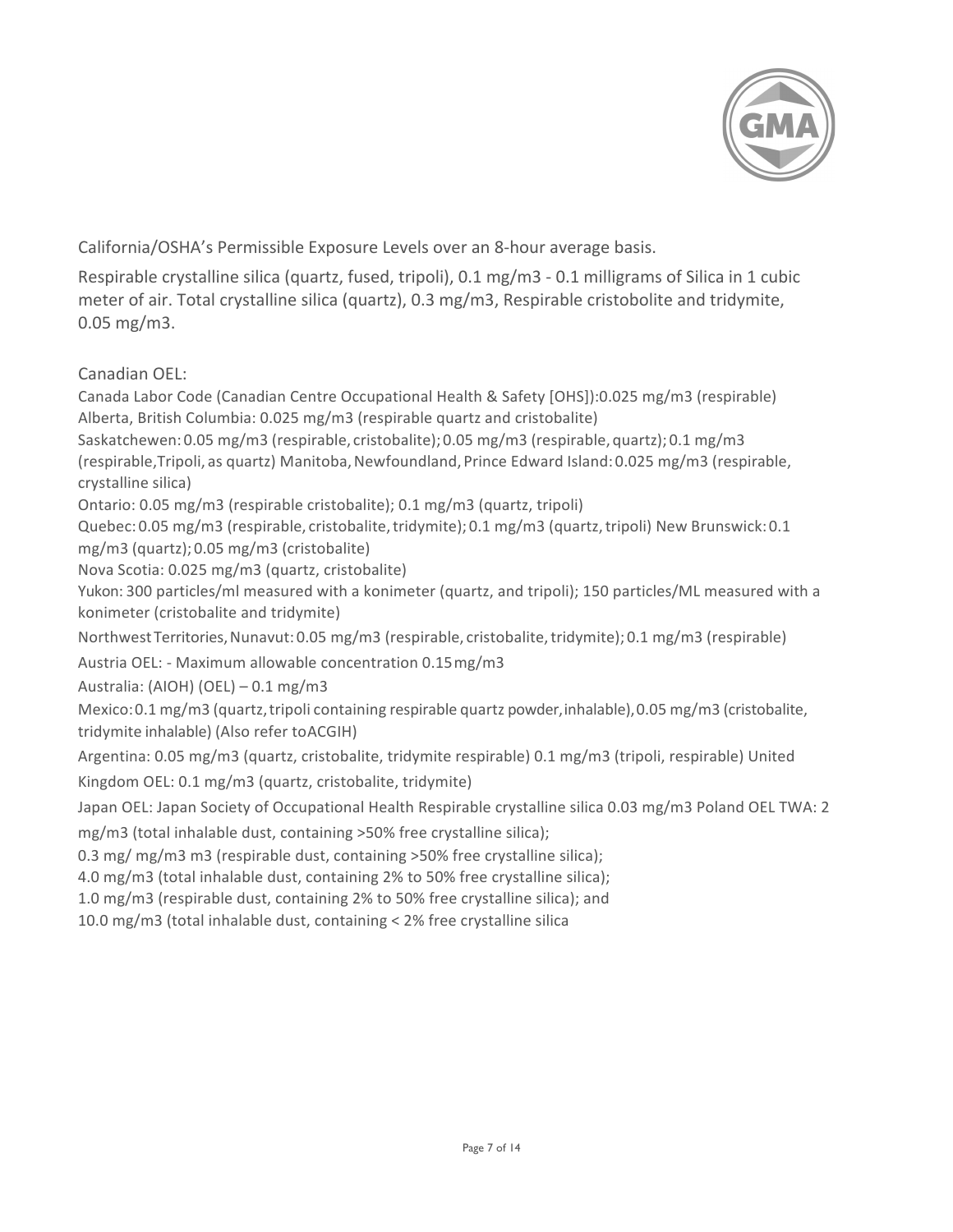

If your Country or Territory is not listed, stricter regulations (ACGIH) apply where the materials are being used.

#### **Key to abbreviations**

PEL = Permissible Exposure Level determined by the Occupational Safety and Health Administration (OSHA) ACGIH = American Conference of Governmental Industrial Hygiene

AIOH = Australian Institute of Occupational Hygienists OSHA = Occupational Safety and Health Administration NIOSH = National Institute of Occupational Safety and Health

TLV = Threshold Limit Value determined by the American Conference of Governmental Industrial Hygienists (ACGIH) TWA = Time-Weighted Averages are based on 8h/day, 40h/week exposures

#### $b)$ **Engineering Measures and Controls:**

Good general ventilation should be used. Ventilation rates should be matched to conditions. If applicable use process enclosures, exhaust ventilation or dust collectors to maintain airborne levels below recommended exposure limits. Operate and maintain dust collectors per manufacture recommendations.

#### **Personal Protective Equipment:**  $\mathsf{C}$

For limited exposure use an N95 dust mask or equivalent. For prolonged exposure follow the OSHA respirator regulations found in 29 CFR 1910.134 or European Standard EN 149.

Wear safety glasses.

Wear protective clothing and gloves.

Follow local, state or federal guidelines for the use of personal protection equipment. Blast cleaning operations should use an air fed abrasive blast hood conforming to relevant standards such as Australian Standards 1715,1716 and European Standard EN14594:2005 such as a Nova 2000, as well as leather (or equivalent) gloves and apron when in use. Hearing protection should also be worn when blast cleaning.

Controls should be engineered to prevent release to the environment, including procedures to prevent spills, atmospheric release and release to waterways. Follow best practice for site management and disposal of waste.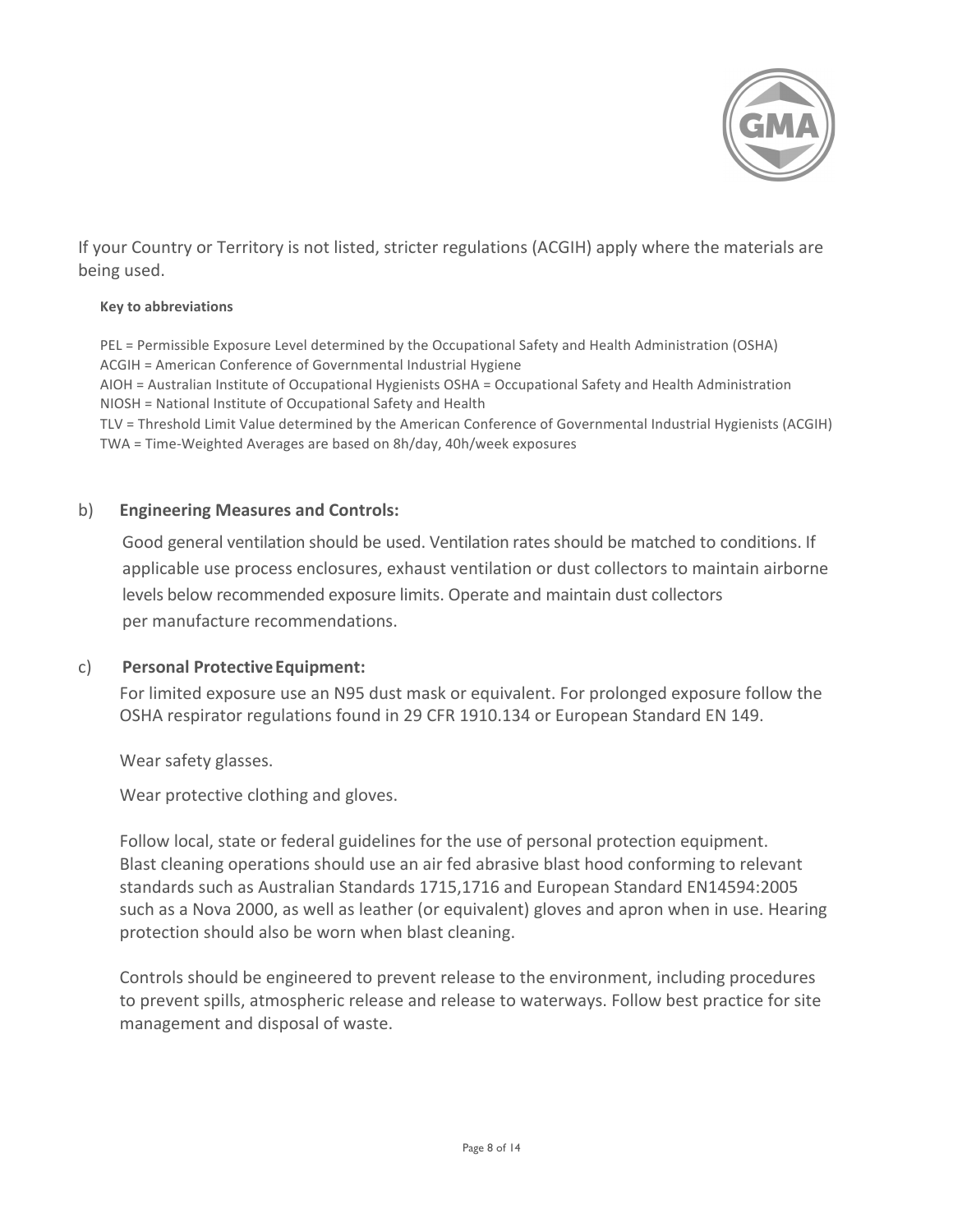

#### **SECTION 9 - PHYSICAL AND CHEMICAL PROPERTIES**

| (a) | Appearance                                   | : Pink to red colored free flowing sand                                            |
|-----|----------------------------------------------|------------------------------------------------------------------------------------|
| (b) | Odor                                         | : Odorless                                                                         |
| (c) | Odor threshold                               | : Not applicable                                                                   |
| (d) | pH                                           | : 7.5                                                                              |
| (e) | Melting point                                | :Approximately 1315°C (2399°F)                                                     |
| (f) | Flash point                                  | : Non-combustible                                                                  |
| (g) | Evaporation rate                             | : Not applicable                                                                   |
| (h) | Flammability (solid, gas)                    | : Non-flammable                                                                    |
| (i) | Upper/lower flammability or explosive limits | : Non-combustible                                                                  |
| (j) | Vapor pressure                               | : Not applicable                                                                   |
| (k) | Vapor density                                | : Not applicable                                                                   |
| (1) | Specific gravity                             | $: 4.1 - 4.25$                                                                     |
| (m) | Solubility                                   | : Insoluble                                                                        |
| (n) | Hardness                                     | $: 7.5 - 8.0$ Mohs                                                                 |
| (o) | Particle size                                | : Average range between $0.1 - 1.2$ mm (150<br>mesh - 16 mesh), depending on grade |
| (p) | Particle shape                               | : Sub-angular to Angular                                                           |
| (q) | <b>Bulk density</b>                          | : Approximately 2.3 $t/m^3$ (145 lbs/ft <sup>3</sup> )                             |
| (r) | Volatile organic compounds content           | : Below detectable limits                                                          |
| (s) | Partition coefficient: n-octanol/water       | : Not applicable                                                                   |
| (t) | Auto-ignition temperature                    | : Not applicable                                                                   |
| (u) | Decomposition temperature                    | : Not applicable                                                                   |
| (v) | Viscosity                                    | : Not applicable                                                                   |
|     |                                              |                                                                                    |

### **SECTION 10 - STABILITY REACTIVITY**

- $(a)$ Reactivity
- $(b)$ Chemical stability
- Possibility of hazardous reactions  $(c)$
- $(d)$ Conditions to avoid
- $(e)$ Incompatible materials
- Hazardous decomposition products  $(f)$
- : Inert solid, no dangerous reaction known
- under conditions of normal use.
- : Stable
- : None known
- : None known
- : None known
- : None known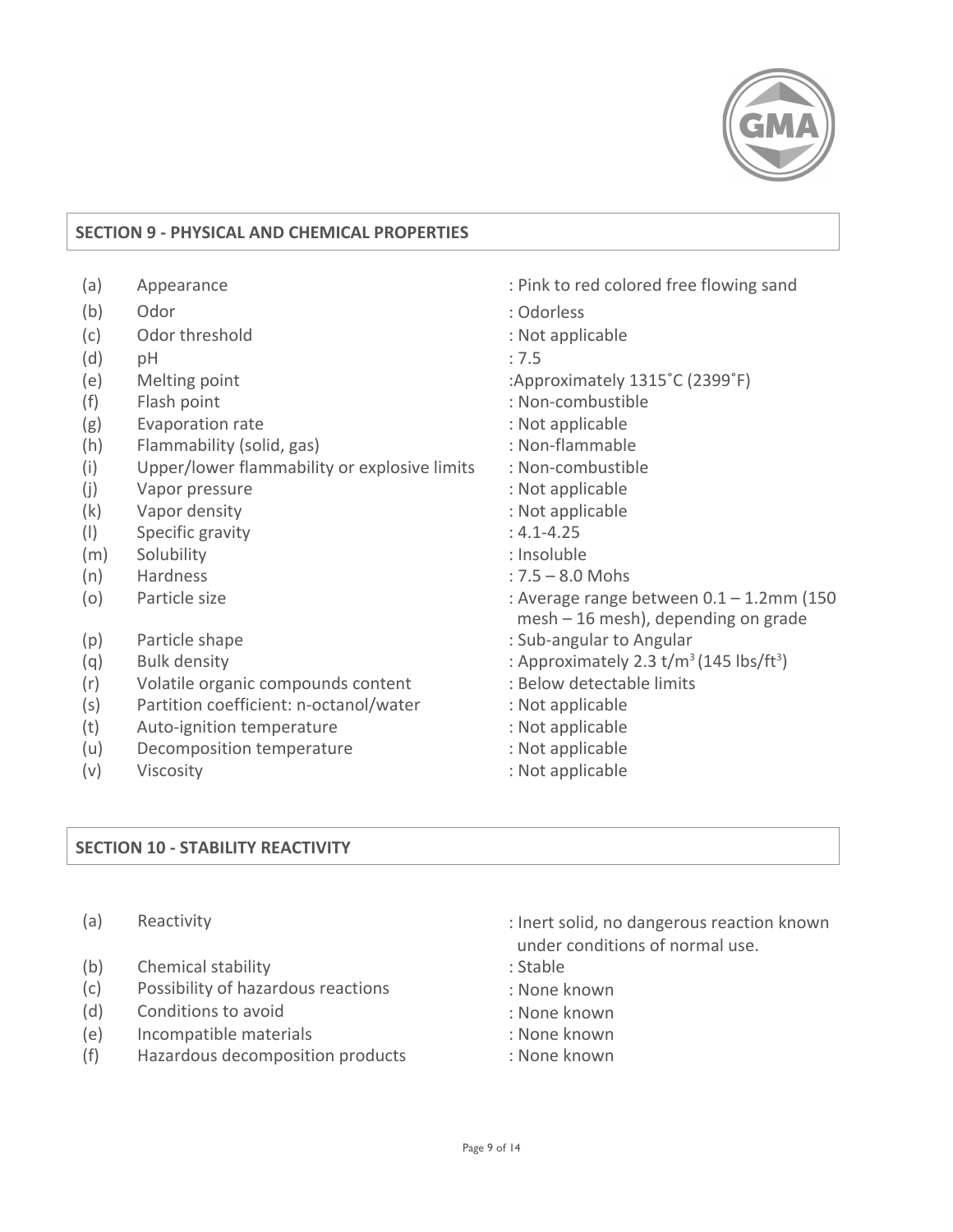

## **SECTION 11 - TOXICOLOGICAL INFORMATION**

## Information on toxicological effects

| Lungs, Thorax, or Respiration: Fibrosis, focal<br>(pneumoconiosis); Lungs, Thorax, or Respiration. | Crystalline Silica<br>(SiO <sub>2</sub> ) | 14808-60-7 | Acute Toxicity: Inhalation-Human TCLo • 16 mppcf<br>8 Hour(s) 17.9 Year(s)<br>Intermittent; Lungs, Thorax, or Respiration: Fibrosis, focal<br>(pneumoconiosis);<br>Lungs, Thorax, or Respiration: Cough; Lungs, Thorax, or<br>Respiration: Dyspnea; Inhalation Rat TCLo . 200 mg/kg; |
|----------------------------------------------------------------------------------------------------|-------------------------------------------|------------|--------------------------------------------------------------------------------------------------------------------------------------------------------------------------------------------------------------------------------------------------------------------------------------|
|----------------------------------------------------------------------------------------------------|-------------------------------------------|------------|--------------------------------------------------------------------------------------------------------------------------------------------------------------------------------------------------------------------------------------------------------------------------------------|

| <b>GHS Properties</b>            | <b>Classification</b>             |
|----------------------------------|-----------------------------------|
| <b>Acute Toxicity</b>            | EU/CLP. Data lacking              |
|                                  | OSHA HCS 2012. Data lacking       |
| <b>Aspiration Hazard</b>         | EU/CLP. Data lacking              |
|                                  | OSHA HCS 2012. Data lacking       |
| Carcinogenicity                  | EU/CLP. Data lacking              |
|                                  | OSHA HCS 2012. Carcinogenicity 1A |
| <b>Germ Cell Mutagenicity</b>    | EU/CLP. Data lacking              |
|                                  | OSHA HCS 2012. Data lacking       |
| Skin Corrosion /Irritation       | EU/CLP.Data acking                |
|                                  | OSHA HCS 2012. Data lacking       |
| Skin Sensitization               | EU/CLP.Data lacking               |
|                                  | OSHA HCS 2012. Data lacking       |
| <b>STOT-RE</b>                   | EU/CLP. Data lacking              |
|                                  | OSHA HCS 2012. Data lacking       |
|                                  | EU/CLP. Data lacking              |
| STOT-SE                          | OSHA HCS 2012. Data lacking       |
|                                  | EU/CLP. Data lacking              |
| <b>Toxicity for Reproduction</b> | OSHA HCS 2012. Data lacking       |
| <b>Respiratory Sensitization</b> | EU/CLP.Data lacking               |
|                                  | OSHA HCS 2012. Data lacking       |
| Serious Eye Damage/Irritation    | EU/CLP. Data lacking              |
|                                  | OSHA HCS 2012. Data lacking       |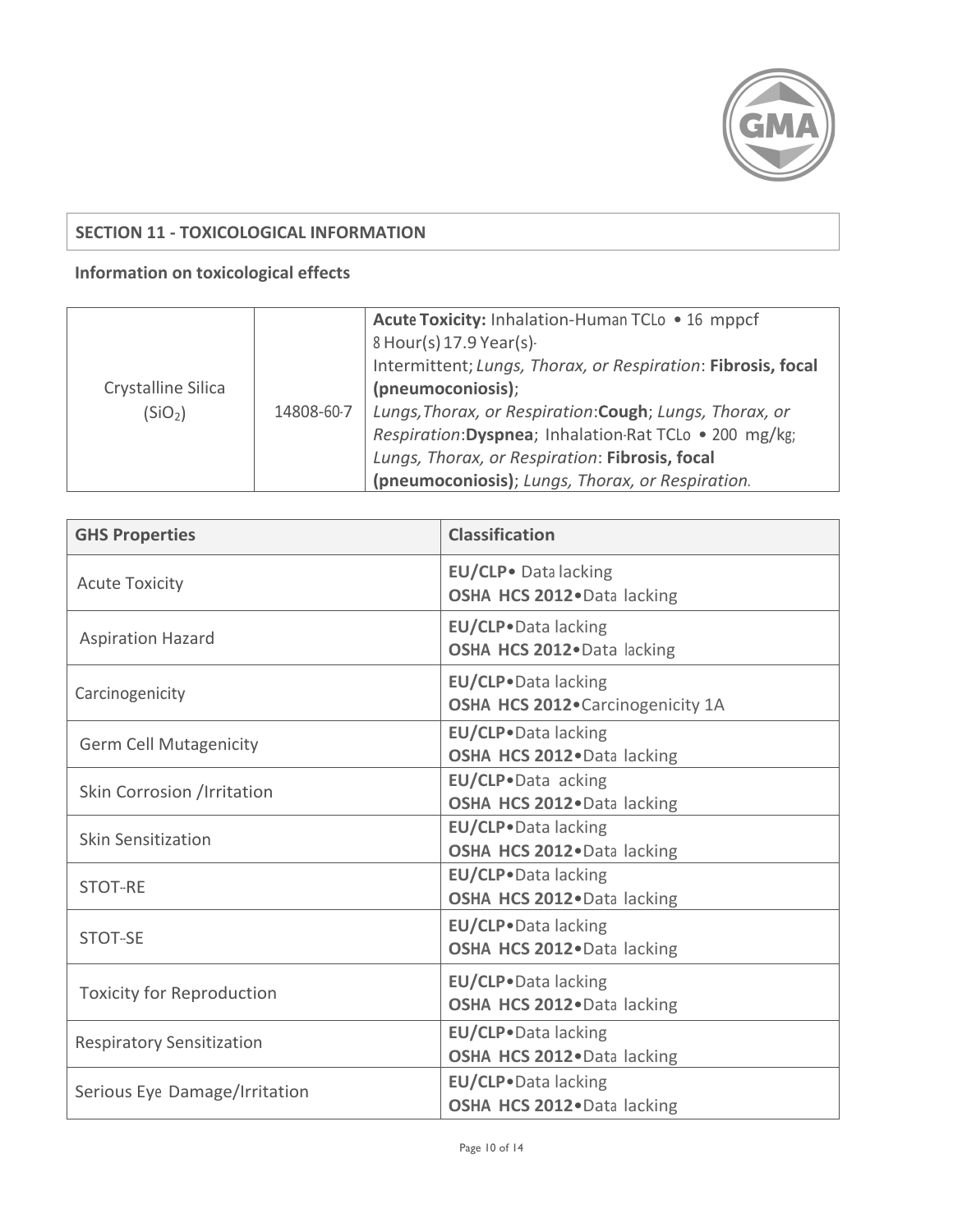

## **Potential Health Effects Inhalation**

| Acute<br>(Immediate)                  | Exposure to dust may cause irritation.                                                                                                                                                                                                                                                                                                                             |  |
|---------------------------------------|--------------------------------------------------------------------------------------------------------------------------------------------------------------------------------------------------------------------------------------------------------------------------------------------------------------------------------------------------------------------|--|
| <b>Chronic</b><br>(Delayed)           | Inhalation of respirable dusts containing crystalline silica may<br>cause lung injury or disease silicosis and/or cancer.                                                                                                                                                                                                                                          |  |
| <b>Skin Acute</b><br>(Immediate)      | May cause abrasions.                                                                                                                                                                                                                                                                                                                                               |  |
| <b>Chronic</b><br>(Delayed)           | No data available.                                                                                                                                                                                                                                                                                                                                                 |  |
| <b>Eye Acute</b><br>(Immediate)       | Exposure to dust may cause irritation.                                                                                                                                                                                                                                                                                                                             |  |
| <b>Chronic</b><br>(Delayed)           | No data available.                                                                                                                                                                                                                                                                                                                                                 |  |
| <b>Ingestion Acute</b><br>(Immediate) | No known effects, however ingestion not recommended.                                                                                                                                                                                                                                                                                                               |  |
| <b>Chronic</b><br>(Delayed)           | No data available.                                                                                                                                                                                                                                                                                                                                                 |  |
| Carcinogenic<br><b>Effects</b>        | This product contains crystalline silica and/or quartz. IARC<br>Monographs on Evaluation of Carcinogenic Risk of Chemicals to<br>Humans (Monograph 68, 1997) concludes that there is sufficient<br>evidence for the carcinogenicity of crystalline silica to humans (IARC<br>Group I). Crystalline Silica is classified as a Known Carcinogen<br>according to NTP. |  |

| <b>Carcinogenic Effects</b>            |            |                      |                           |
|----------------------------------------|------------|----------------------|---------------------------|
|                                        | CAS        | <b>IARC</b>          | <b>NTP</b>                |
| Crystalline Silica (SiO <sub>2</sub> ) | 14808-60-7 | Group 1-Carcinogenic | Known Human<br>Carcinogen |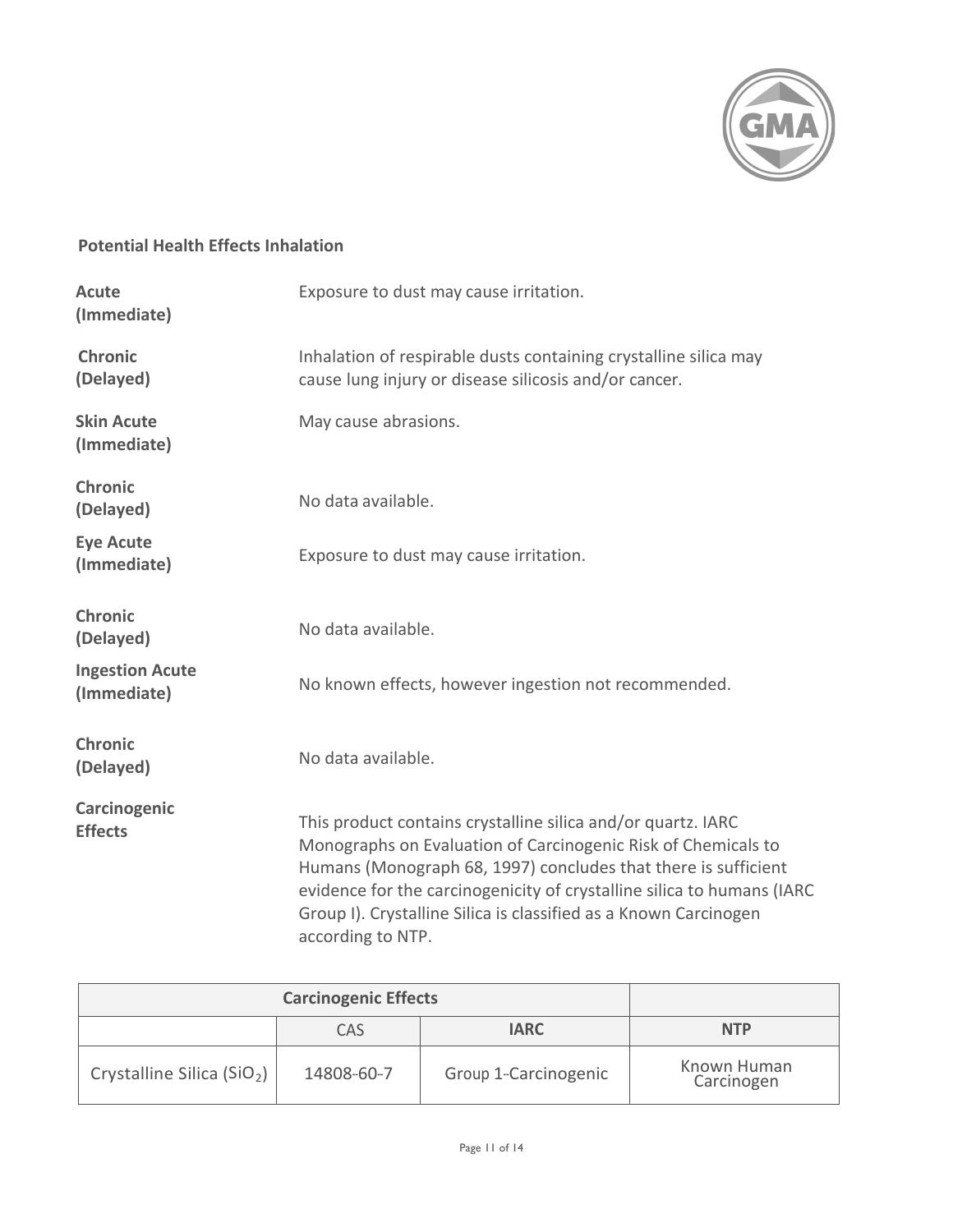#### **SECTION 12 - ECOLOGICAL INFORMATION**

This material is a naturally occurring mineral with no known Eco-Toxicity. It is insoluble in water and unlikely to contaminate waterways or food chains. GMA garnet does not contain rubber or plastic materials.

Independent laboratory Toxicity Characteristic Leaching Procedure (TCLP) testing for leachates has shown that this material is not a hazardous or toxic substance.

(a) Persistence and degradability

- (b) Bioaccumulative potential
- (c) Mobility in soil
- (d) Other adverse effects

**SECTION 13 - DISPOSAL CONSIDERATIONS** 

(a) Disposal methods: Dispose of content and packaging waste in accordance with local, state, or federal guidelines for disposal of inert solid waste, e.g.landfill disposal.

MATERIAL CONTAMINATED OR REDUCED TO DUST IN USE MAY NEED SPECIAL HANDLING AND DISPOSAL. IT IS THE RESPONSIBILITY OF THE USER TO UNDERTAKE ANY EVALUATION, CLASSIFICATION AND DISPOSAL OF MATERIAL AFTER USE.



- : Data lacking.
- : Data lacking.
- : Data lacking.
- : None known.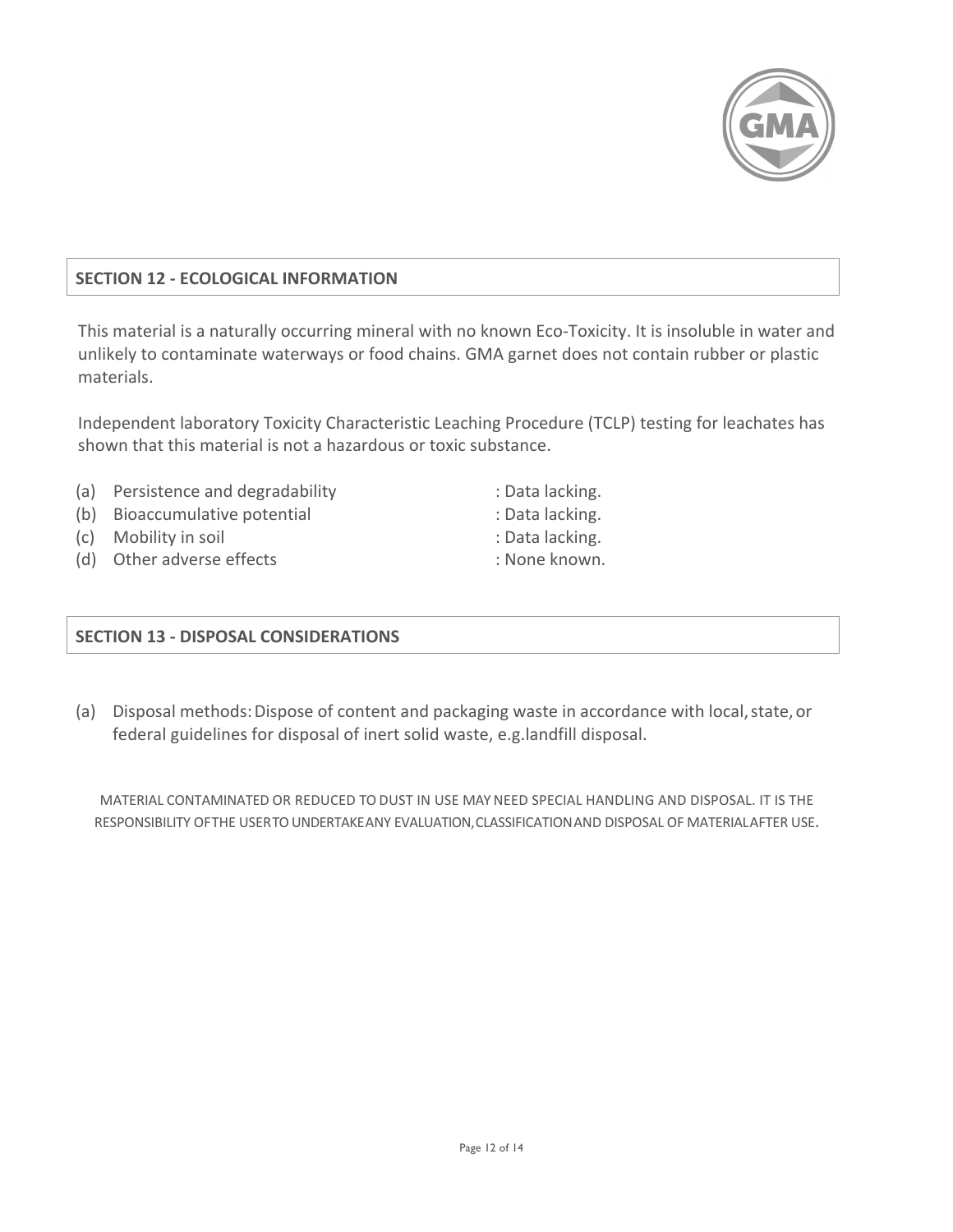

### **SECTION 14 - TRANSPORT INFORMATION**

No special precautions necessary. It is recommended to keep bags closed and dry bulk loads covered to prevent dust generation and moisture incursion.

| (a) | UN number                    | : None allocated.                                                                                                                                   |
|-----|------------------------------|-----------------------------------------------------------------------------------------------------------------------------------------------------|
| (b) | UN proper shipping name      | : Not classified for transportation.                                                                                                                |
| (c) | Transport hazard class(es)   | : Not classed as Dangerous under theADG Code.                                                                                                       |
| (d) | Packing group                | : Not classified for transportation.                                                                                                                |
| (e) | Environmental hazards        | : Not classified as a marine pollutant. Does not meet<br>the criteria of 2.9.3.3.1 "environmentally<br>hazardous substances (aquatic environment)". |
| (f) | Special precautions for user | : None necessary. It is recommended to keep bags<br>closed and dry bulk loads covered to prevent dust<br>generation and moisture incursion.         |
| (g) | Hazchem code                 | : None allocated.                                                                                                                                   |
| (h) | Harmonized System code       | : 251320                                                                                                                                            |

## **SECTION 15 - REGULATORY INFORMATION**

 $(a)$ Safety, health and environmental regulations/ legislation specific for the substance mixture:

GMA Garnet<sup>™</sup> is exempt from the obligation to register under REACH legislation (EC 1907/2006) Annex V 7.

This product is an inorganic substance and does not meet the criteria for PBT or vPvB in accordance with Annex XIII of REACH.

No known additional regulations for this product.